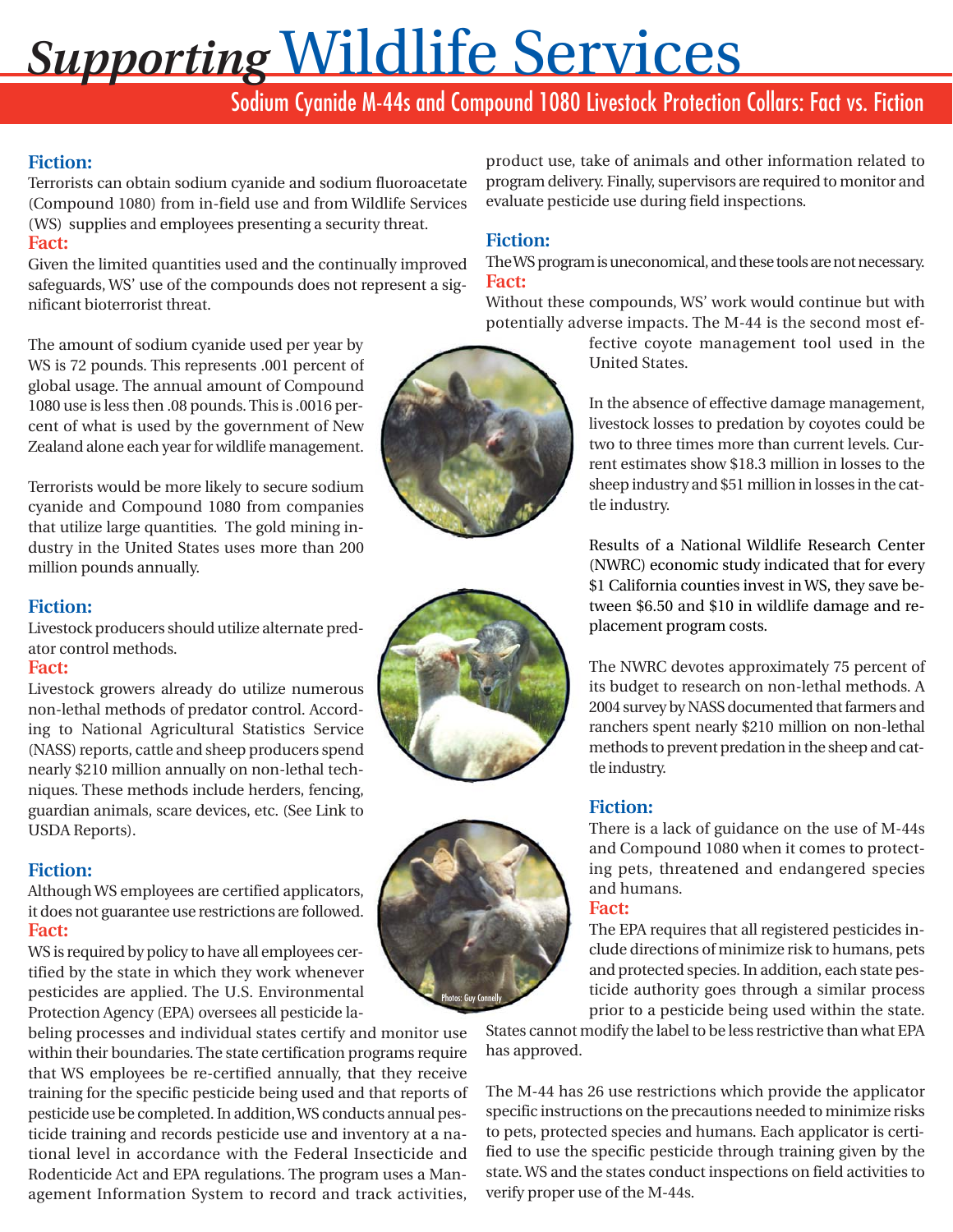## Sodium Cyanide M-44s and Compound 1080 Livestock Protection Collars: Fact vs. Fiction

The Threatened and Endangered Species Act also requires each government agency to consult with them on federal activities that may pose a threat to a listed species. WS does consult with the U.S. Fish and Wildlife Service (USFWS) to mitigate or minimize pesticide exposure to those species that could be impacted. It is understood that on rare occasions such species will move from their designated habitat and become vulnerable to the predator control activities. In such incidents, the Threatened and Endan-

gered Species Act allows for incidental take as designated by the USFWS and requires the federal agency conducting the control activities to cease control in the area until the agency can consult with the USFWS and determine if further restrictions are warranted.

#### **Fiction:**

M-44s and Compound 1080 used in LPCs present a risk to applicators or to the public. **Fact:**

There have been no human fatalities associated with WS' use of M-44s or Compound 1080.

First, there are no incidents where a person died from exposure of sodium cyanide from an M-44 device. Although there are risks, WS minimizes these risks by requiring all field applicators and their supervisors to become certified through formal training established by state agencies who oversee pesticide regulations. Training and certification is conducted annually and further discussed in local WS training meetings. In addition, the EPA has approved use restrictions and requires each applicator to carry an antidote kit on their person when applying the device. There have been no fatalities to WS applicators, which implies that the certification, training and use restrictions are effective.

Incidents of injury to humans by the M-44 device are very rare. In most cases, an individual hurt by an M-44 has failed to heed the warning signs placed at the entrance to the area, or the warning signs placed next to the device. WS is required to

inspect all M-44 devices weekly and replace signs whenever they encounter one missing. The signs are there to warn the individual about the device and to stay away from it. It is hard to compensate for lack of good judgment when people choose to ignore the information on warning signs and either tamper with the devices or allow their pets to roam freely in the area.

Each state that utilizes the LPC has gone through a registration process with the EPA to ensure that the use of this device is consistent with the federal label, the applicators are properly certified and trained and proper safety precautions are taken to minimize

the risks to the applicator. State agencies are responsible for this program and require applicators to be certified just as they do with the M-44 use. There are no known human fatalities from the use of LPCs to control predation.

#### **Fiction:**

M-44s and Compound 1080 used in LPCs present a risk to the environment.

#### **Fact:**

Sodium cyanide used in M-44s is degraded to non-detectable levels in about 24 hours and has low mobility. It is rapidly hydrolyzed in water and degraded by aquatic organisms.

Compound 1080 in LPCs binds to soil organic matter limiting movement from the site of contamination and is normally degraded by soil microorganisms within two weeks. It undergoes a slow degradation by aquatic organisms. In other countries where 1080 is widely used for a variety of wildlife controls, studies suggest significant contamination of waterways is unlikely even with aerial application of Compound 1080 bait. The amounts of 1080 released from punctured collars are too small to cause any risk of contaminating water supplies.

The governments of Australia and New Zealand have both recently reviewed their use of Compound 1080 and re-approved their long-standing and wide-spread use for wildlife damage management.

#### **Fiction:**

M-44s and Compound 1080 used in LPCs present a risk to threatened and endangered species. **Fact:**

Each technique is analyzed and evaluated according to the National Environmental Policy Act and the Endangered Species Act to ensure that federal actions do not pose a significant risk to such species of animals.

The LPC releases Compound 1080 only when punctured by an animal attacking the sheep by biting its neck.

## **Fiction:**

M-44s and Compound 1080 used in LPCs present a risk to nontarget animals.

#### **Fact:**

WS use has resulted in less than 5 percent non-target take with the M-44s and less than 1 percent non-target take with LPCs for the time frame from 1996 to 2006.